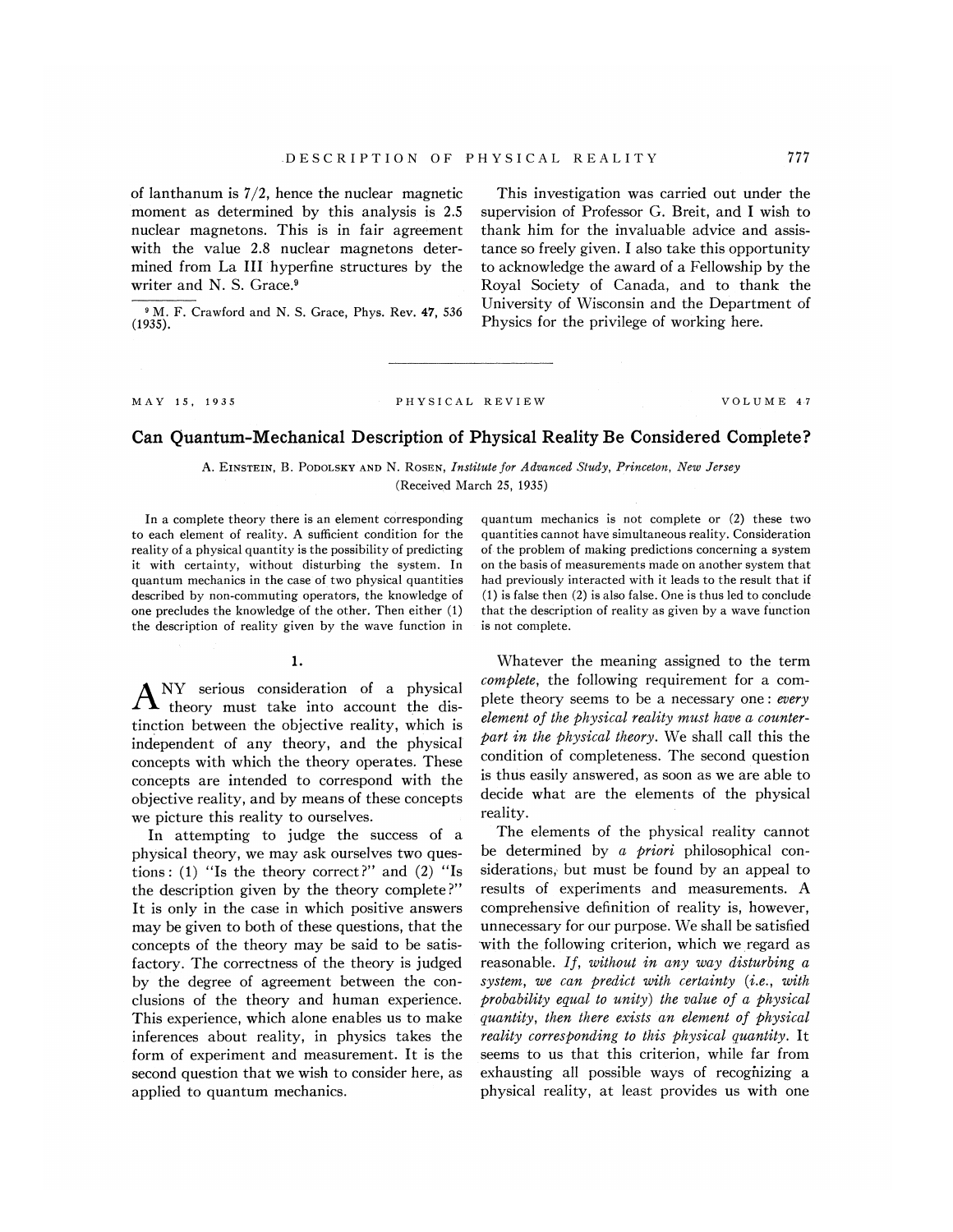such way, whenever the conditions set down in it occur. Regarded not as a necessary, but merely as a sufficient, condition of reality, this criterion is in agreement with classical as well as quantum-mechanical ideas of reality.

To illustrate the ideas involved let us consider the quantum-mechanical description of the behavior of a particle having a single degree of freedom. The fundamental concept of the theory is the concept of state, which is supposed to be completely characterized by the wave function  $\psi$ , which is a function of the variables chosen to describe the particle's behavior. Corresponding to each physically observable quantity  $A$  there is an operator, which may be designated by the same letter.

If  $\psi$  is an eigenfunction of the operator A, that is, if

$$
\psi' \equiv A\psi = a\psi,\tag{1}
$$

where  $\alpha$  is a number, then the physical quantity A has with certainty the value a whenever the particle is in the state given by  $\psi$ . In accordance with our criterion of reality, for a particle in the state given by  $\psi$  for which Eq. (1) holds, there is an element of physical reality corresponding to the physical quantity  $A$ . Let, for example,

$$
\psi = e^{(2\pi i/h) p_0 x}, \qquad (2)
$$

where h is Planck's constant,  $p_0$  is some constant number, and  $x$  the independent variable. Since the operator corresponding to the momentum of the particle is

$$
p = (h/2\pi i)\partial/\partial x,\tag{3}
$$

we obtain

$$
\psi' = p\psi = (h/2\pi i)\partial\psi/\partial x = p_0\psi.
$$
 (4)

Thus, in the state given by Eq. (2), the momentum has certainly the value  $p_0$ . It thus has meaning to say that the momentum of the particle in the state given by Eq. (2) is real.

On the other hand if Eq. (1) does not hold, we can no longer speak of the physical quantity A having a particular value. This is the case, for example, with the coordinate of the particle. The operator corresponding to it, say  $q$ , is the operator of multiplication by the independent variable. Thus,

$$
q\psi = x\psi \neq a\psi. \tag{5}
$$

In accordance with quantum mechanics we can only say that the relative probability that a measurement of the coordinate will give a result lying between  $a$  and  $b$  is

$$
P(a, b) = \int_{a}^{b} \bar{\psi} \psi dx = \int_{a}^{b} dx = b - a.
$$
 (6)

Since this probability is independent of  $a$ , but depends only upon the difference  $b-a$ , we see that all values of the coordinate are equally probable.

A definite value of the coordinate, for a particle in the state given by Eq. (2), is thus not predictable, but may be obtained only by a direct measurement. Such a measurement however disturbs the particle and thus alters its state. After the coordinate is determined, the particle will no longer be in the state given by Eq. (2). The usual conclusion from this in quantum mechanics is that when the momentum of a particle is known, its coordinate has no physical reality.

More generally, it is shown in quantum mechanics that, if the operators corresponding to two physical quantities, say  $A$  and  $B$ , do not commute, that is, if  $AB \neq BA$ , then the precise knowledge of one of them precludes such a knowledge of the other. Furthermore, any attempt to determine the latter experimentally will alter the state of the system in such a way as to destroy the knowledge of the first.

From this follows that either  $(1)$  the quantummechanical description of reality given by the wave function is not complete or  $(2)$  when the operators corresponding to two physical quantities do not commute the two quantities cannot have simultaneous reality. For if both of them had simultaneous reality—and thus definite values—these values would enter into the complete description, according to the condition of completeness. If then the wave function provided such a complete description of reality, it would contain these values; these would then be predictable. This not being the case, we are left with the alternatives stated.

In quantum mechanics it is usually assumed that the wave function does contain a complete description of the physical reality of the system in the state to which it corresponds. At first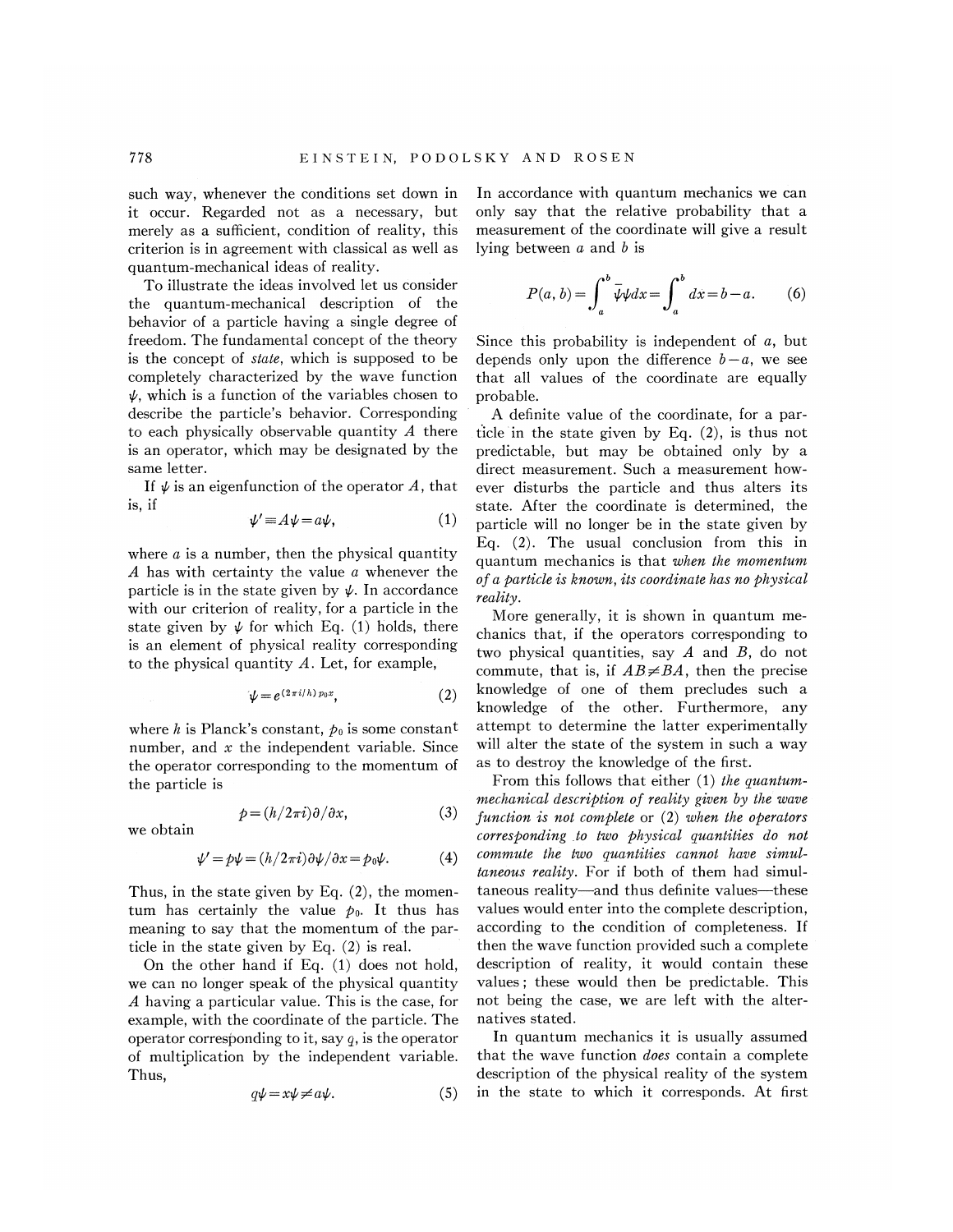sight this assumption is entirely reasonable, for the information obtainable from a wave function seems to correspond exactly to what can be measured without altering the state of the system. We shall show, however, that this assumption, together with the criterion of reality given above, leads to a contradiction.

For this purpose let us suppose that we have two systems, I and II, which we permit to interact from the time  $t = 0$  to  $t = T$ , after which time we suppose that there is no longer any interaction between the two parts. We suppose further that the states of the two systems before  $t=0$  were known. We can then calculate with the help of Schrödinger's equation the state of the combined system I+II at any subsequent time; in particular, for any  $t > T$ . Let us designate the corresponding wave function by  $\Psi$ . We cannot, however, calculate the state in which either one of the two systems is left after the interaction. This, according to quantum mechanics, can be done only with the help of further measurements, by a process known as the reduction of the wave packet. Let us consider the essentials of this process.

Let  $a_1, a_2, a_3, \cdots$  be the eigenvalues of some physical quantity  $A$  pertaining to system I and  $u_1(x_1), u_2(x_1), u_3(x_1), \cdots$  the corresponding eigenfunctions, where  $x_1$  stands for the variables used to describe the first system. Then  $\Psi$ , considered as a function of  $x_1$ , can be expressed as

$$
\Psi(x_1, x_2) = \sum_{n=1}^{\infty} \psi_n(x_2) u_n(x_1), \tag{7}
$$

where  $x_2$  stands for the variables used to describe the second system. Here  $\psi_n(x_2)$  are to be regarded merely as the coefficients of the expansion of  $\Psi$ into a series of orthogonal functions  $u_n(x_1)$ . Suppose now that the quantity  $A$  is measured and it is found that it has the value  $a_k$ . It is then concluded that after the measurement the first system is left in the state given by the wave function  $u_k(x_1)$ , and that the second system is left in the state given by the wave function  $\psi_k(x_2)$ . This is the process of reduction of the wave packet; the wave packet given by the infinite series (7) is reduced to a single term  $\psi_k(x_2)u_k(x_1).$ 

The set of functions  $u_n(x_1)$  is determined by the choice of the physical quantity  $A$ . If, instead of this, we had chosen another quantity, say  $B$ , having the eigenvalues  $b_1$ ,  $b_2$ ,  $b_3$ ,  $\cdots$  and eigenfunctions  $v_1(x_1)$ ,  $v_2(x_1)$ ,  $v_3(x_1)$ ,  $\cdots$  we should have obtained, instead of Eq. (7), the expansion

$$
\Psi(x_1, x_2) = \sum_{s=1}^{\infty} \varphi_s(x_2) v_s(x_1), \tag{8}
$$

where  $\varphi_s$ 's are the new coefficients. If now the quantity  $B$  is measured and is found to have the value  $b_r$ , we conclude that after the measurement the first system is left in the state given by  $v_r(x_1)$ and the second system is left in the state given by  $\varphi_r(x_2)$ .

We see therefore that, as a consequence of two different measurements performed upon the first system, the second system may be left in states with two different wave functions. On the other hand, since at the time of measurement the two systems no longer interact, no real change can take place in the second system in consequence of anything that may be done to the first system. This is, of course, merely a statement of what is meant by the absence of an interaction between the two systems. Thus, it is possible to assign two different wave functions (in our example  $\psi_k$  and  $\varphi_r$ ) to the same reality (the second system after the interaction with the first).

Now, it may happen that the two wave functions,  $\psi_k$  and  $\varphi_r$ , are eigenfunctions of two noncommuting operators corresponding to some physical quantities  $P$  and  $Q$ , respectively. That this may actually be the case can best be shown by an example. Let us suppose that the two systems are two particles, and that

$$
\Psi(x_1, x_2) = \int_{-\infty}^{\infty} e^{(2\pi i/h)(x_1 - x_2 + x_0)p} dp, \qquad (9)
$$

where  $x_0$  is some constant. Let A be the momentum of the first particle; then, as we have seen in Eq. (4), its eigenfunctions will be

$$
u_p(x_1) = e^{(2\pi i/h) p x_1} \tag{10}
$$

corresponding to the eigenvalue  $\phi$ . Since we have here the case of a continuous spectrum, Eq. (7) will now be written

<sup>2.</sup>